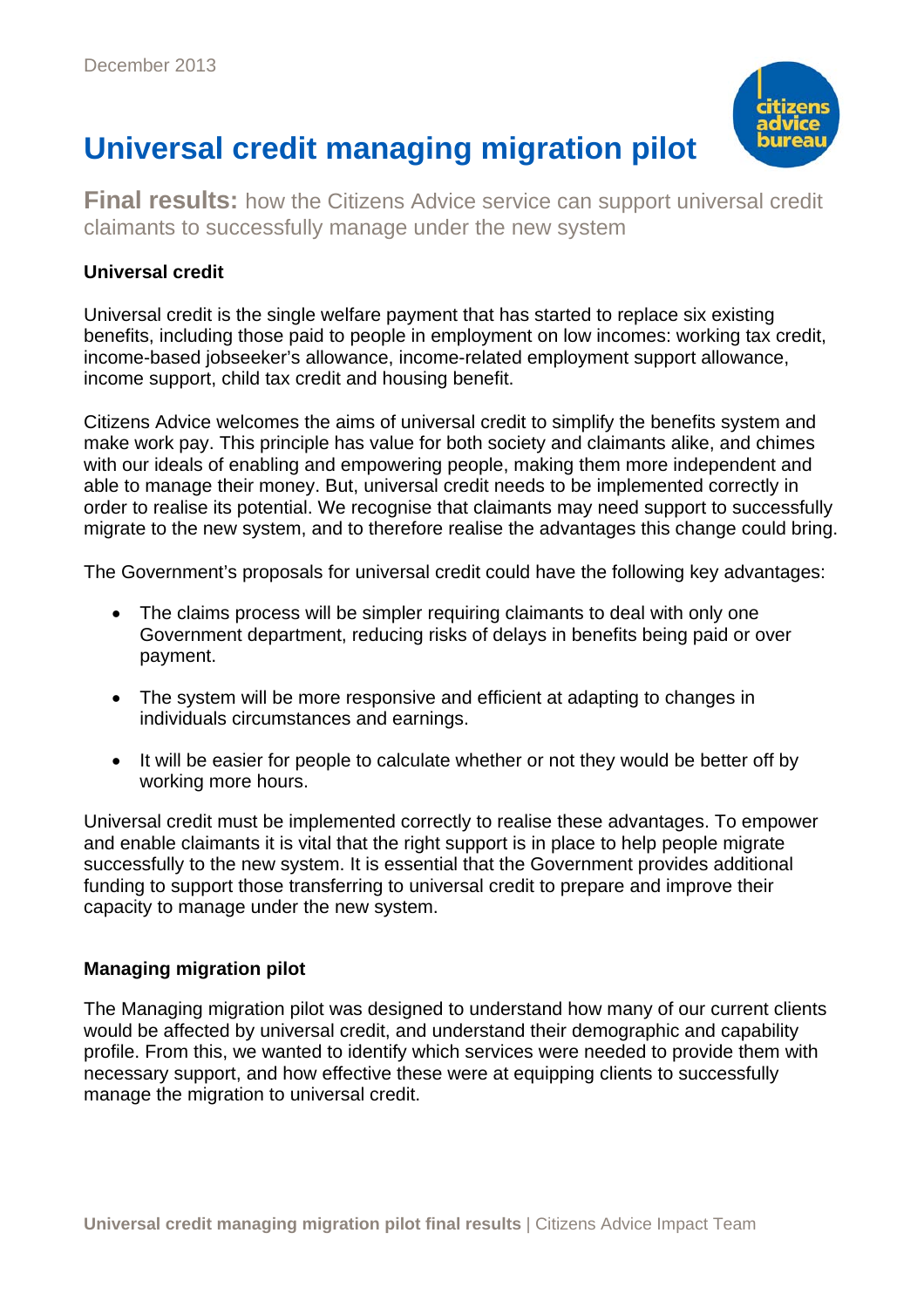# **Major findings**

**9 out of 10 clients** will need support to manage the transition, in one or more of the following capability areas: monthly payments, budgeting, banking, staying informed and getting online.

After receiving advice and support from the CAB service **over half of clients have improved skills** in all five key areas.

**It is not just those that are vulnerable that will need support.** Our pilot identified initial support needs across all capability areas were the same for all profile characteristics, with **Before:** 92% do not have the necessary capacity to manage transition



**After**: CAB support improved capacity and skills for over half of clients; 23% disengaged; 20% have not progressed.



38 per cent of clients needing support across all five capability areas.

**50 per cent of everyday CAB clients are currently affected** by the change, and already see our bureaux as a place for advice and support. This is equivalent to one million people across our service. We anticipate that we will be a first port of call for many of the 10 million

people<sup>i</sup> who are expected to deal with universal credit. This demand will have significant implications for our service.

**Our pilot shows** that our advice and support, combined with new tailored services, can help empower the majority of people who need support to become more independent by improving their skills and abilities to manage the change.

With additional funding for the right support services to meet people's needs, we can move over half of those clients who lacked the appropriate capabilities for universal credit, to improve their skills and abilities, and be more likely able to manage a claim.

We can diagnose clients' needs - and improve their capacity





73% needed help with monthly payments

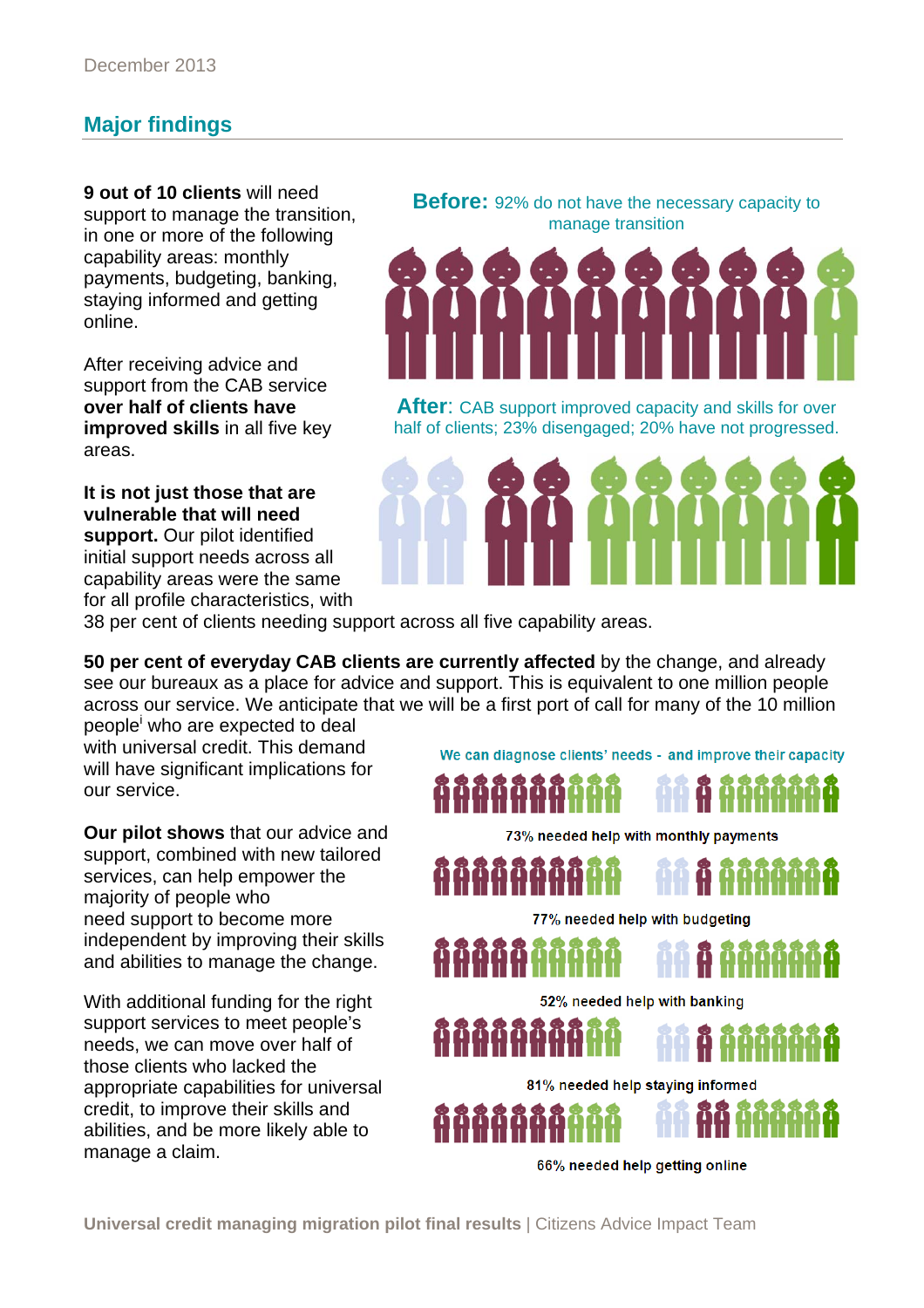## **The need for support**

We have identified the barriers that exist around successful transition to universal credit.

These barriers are a combination of external factors (e.g. internet access), client capacity (e.g. literacy), client knowledge (e.g. financial capability), and client behaviour (e.g. knowing about, and responding to the changes).



long-term process, and provision needs to be put

in place to ensure individuals are supported across the entire transition period, know when and how to prepare for changes, and are provided with help that suits individuals' personal needs.

We know the services that our clients will need to make the transition and this goes above and beyond our normal delivery in terms of volume and types of services provided.

We will need support to help those who will turn to us for help.